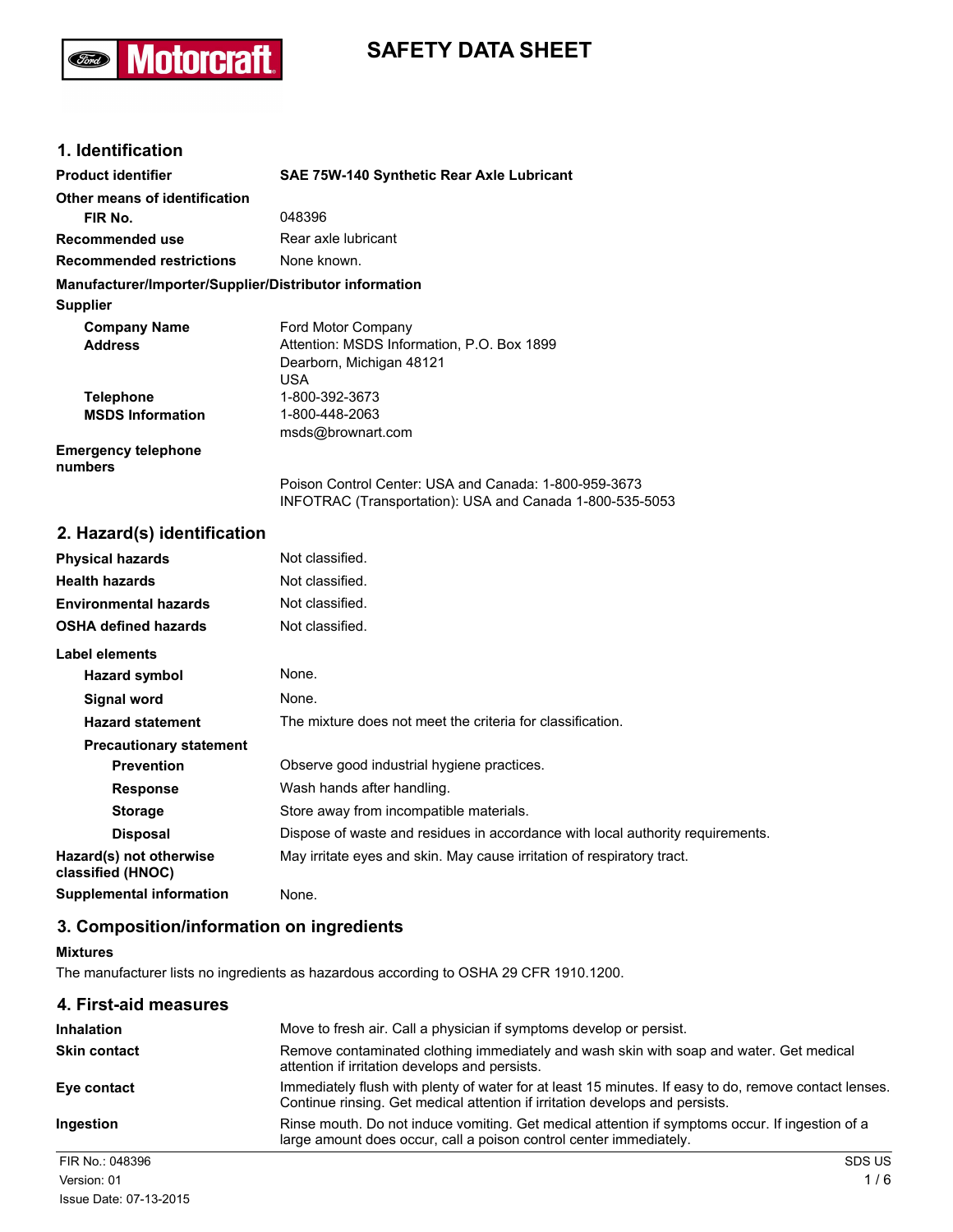| <b>Most important</b><br>symptoms/effects, acute and<br>delayed              | Direct contact with eyes may cause temporary irritation.                                                                                                                  |
|------------------------------------------------------------------------------|---------------------------------------------------------------------------------------------------------------------------------------------------------------------------|
| Indication of immediate<br>medical attention and special<br>treatment needed | Treat symptomatically.                                                                                                                                                    |
| <b>General information</b>                                                   | Ensure that medical personnel are aware of the material(s) involved, and take precautions to<br>protect themselves.                                                       |
| 5. Fire-fighting measures                                                    |                                                                                                                                                                           |
| Suitable extinguishing media                                                 | Water fog. Foam. Dry chemical powder. Carbon dioxide (CO2).                                                                                                               |
| Unsuitable extinguishing<br>media                                            | Do not use water jet as an extinguisher, as this will spread the fire.                                                                                                    |
| Specific hazards arising from<br>the chemical                                | During fire, gases hazardous to health may be formed. Upon decomposition, this product emits<br>carbon monoxide, carbon dioxide and/or low molecular weight hydrocarbons. |
| Special protective equipment<br>and precautions for firefighters             | Self-contained breathing apparatus and full protective clothing must be worn in case of fire.                                                                             |
| <b>Fire fighting</b><br>equipment/instructions                               | Move containers from fire area if you can do so without risk.                                                                                                             |
| <b>Specific methods</b>                                                      | Use standard firefighting procedures and consider the hazards of other involved materials.                                                                                |
| <b>General fire hazards</b>                                                  | No unusual fire or explosion hazards noted.                                                                                                                               |

#### **6. Accidental release measures**

| <b>Personal precautions.</b><br>protective equipment and<br>emergency procedures | Keep unnecessary personnel away. Avoid contact with eyes, skin, and clothing. Avoid inhalation of<br>vapors or mists. For personal protection, see section 8 of the SDS.                                                                                                                         |
|----------------------------------------------------------------------------------|--------------------------------------------------------------------------------------------------------------------------------------------------------------------------------------------------------------------------------------------------------------------------------------------------|
| <b>Methods and materials for</b><br>containment and cleaning up                  | The product is immiscible with water and will spread on the water surface.                                                                                                                                                                                                                       |
|                                                                                  | Large Spills: Stop the flow of material, if this is without risk. Dike the spilled material, where this is<br>possible. Cover with plastic sheet to prevent spreading. Absorb in vermiculite, dry sand or earth<br>and place into containers. Following product recovery, flush area with water. |
|                                                                                  | Small Spills: Wipe up with absorbent material (e.g. cloth, fleece). Clean surface thoroughly to<br>remove residual contamination.                                                                                                                                                                |
| <b>Environmental precautions</b>                                                 | Never return spills to original containers for re-use. For waste disposal, see section 13 of the SDS.<br>Avoid discharge into drains, water courses or onto the ground.                                                                                                                          |
| 7. Handling and storage                                                          |                                                                                                                                                                                                                                                                                                  |
| <b>Precautions for safe handling</b>                                             | Avoid contact with eyes, skin, and clothing. Avoid breathing mist or vapor. Observe good industrial<br>hygiene practices. See Section 8 of the SDS for Personal Protective Equipment.                                                                                                            |

**Conditions for safe storage, including any incompatibilities** Store in original tightly closed container. Store away from incompatible materials (see Section 10 of the SDS).

# **8. Exposure controls/personal protection**

| <b>Occupational exposure limits</b> | No exposure limits noted for ingredient(s).                                                                                                                                                                                                                                                                                    |
|-------------------------------------|--------------------------------------------------------------------------------------------------------------------------------------------------------------------------------------------------------------------------------------------------------------------------------------------------------------------------------|
| <b>Biological limit values</b>      | No biological exposure limits noted for the ingredient(s).                                                                                                                                                                                                                                                                     |
| Appropriate engineering<br>controls | Use adequate ventilation to control airborne concentrations below the exposure limits/quidelines. If<br>user operations generate a vapor, dust and/or mist, use process enclosure, local exhaust<br>ventilation, or other engineering controls to control airborne levels below the recommended<br>exposure limits/guidelines. |
|                                     | Individual protection measures, such as personal protective equipment                                                                                                                                                                                                                                                          |
| <b>Eye/face protection</b>          | Wear safety glasses with side shields (or goggles).                                                                                                                                                                                                                                                                            |
| <b>Skin protection</b>              |                                                                                                                                                                                                                                                                                                                                |
| <b>Hand protection</b>              | Suitable chemical protective gloves should be worn when the potential exists for prolonged or<br>repeated skin exposure. The choice of an appropriate glove does not only depend on its material<br>but also on other quality features and is different from one producer to the other. Nitrile gloves are<br>recommended.     |
| <b>Other</b>                        | Wear suitable protective clothing. Wear appropriate chemical resistant clothing if applicable.                                                                                                                                                                                                                                 |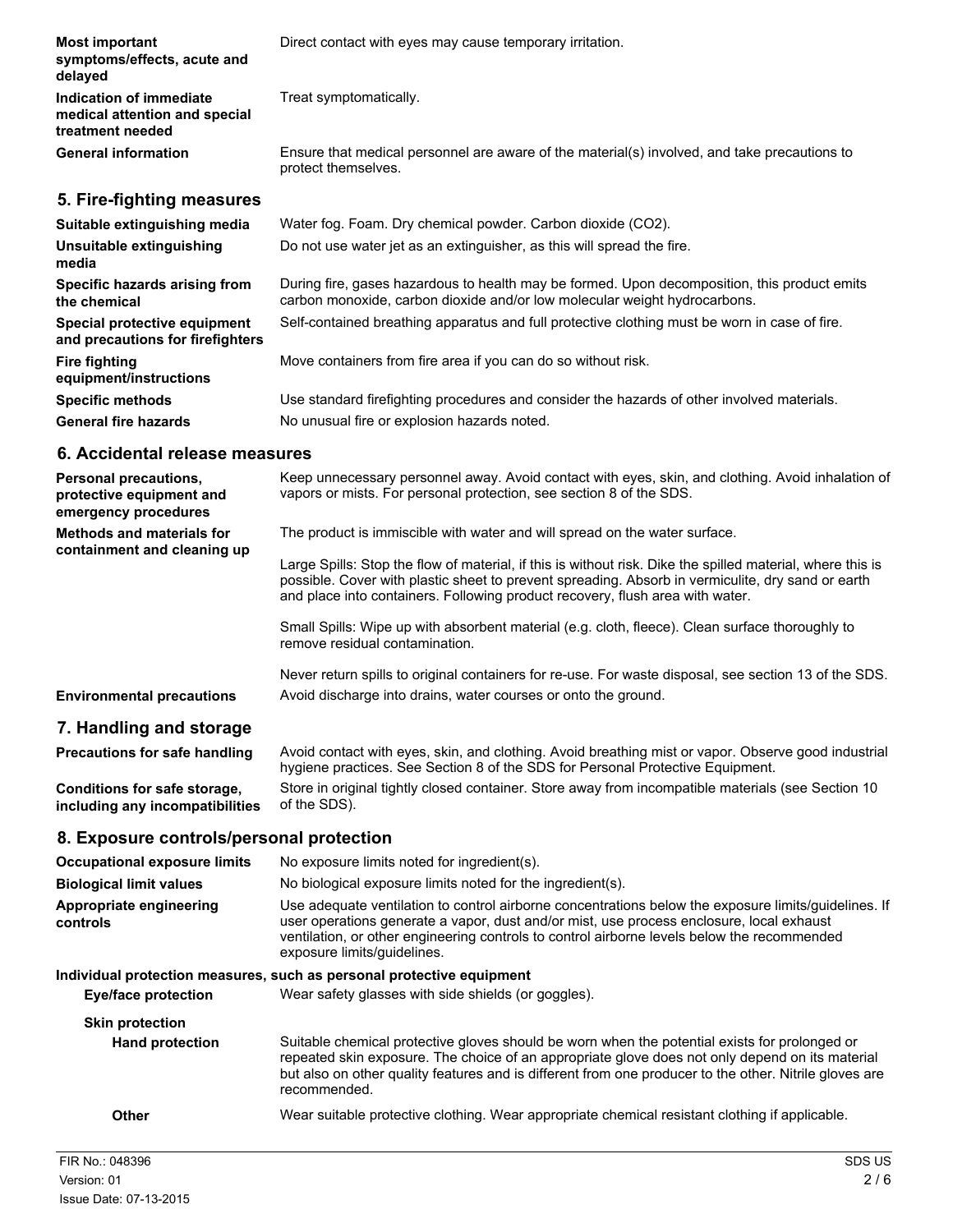| <b>Respiratory protection</b>     | If engineering controls do not maintain airborne concentrations to a level which is adequate to<br>protect worker health, an approved respirator must be worn. Respirator selection, use and<br>maintenance should be in accordance with the requirements of OSHA Respiratory Protection<br>Standard 29 CFR 1910.134 and/or Canadian Standard CSA Z94.4. |
|-----------------------------------|----------------------------------------------------------------------------------------------------------------------------------------------------------------------------------------------------------------------------------------------------------------------------------------------------------------------------------------------------------|
| <b>Thermal hazards</b>            | Wear appropriate thermal protective clothing, when necessary.                                                                                                                                                                                                                                                                                            |
| General hygiene<br>considerations | Always observe good personal hygiene measures, such as washing after handling the material<br>and before eating, drinking, and/or smoking. Routinely wash work clothing and protective<br>equipment to remove contaminants.                                                                                                                              |

# **9. Physical and chemical properties**

| <b>Appearance</b>                                 |                             |
|---------------------------------------------------|-----------------------------|
| <b>Physical state</b>                             | Liquid.                     |
| Form                                              | VISCOUS LIQUID              |
| Color                                             | Amber.                      |
| Odor                                              | Mild.                       |
| <b>Odor threshold</b>                             | Not available.              |
| pH                                                | Not available.              |
| Melting point/freezing point                      | Not available.              |
| Initial boiling point and boiling<br>range        | Not available.              |
| <b>Flash point</b>                                | > 329.0 °F (> 165.0 °C) COC |
| <b>Evaporation rate</b>                           | Not available.              |
| Flammability (solid, gas)                         | Not applicable.             |
| Upper/lower flammability or explosive limits      |                             |
| <b>Flammability limit - lower</b><br>(%)          | Not available.              |
| <b>Flammability limit - upper</b><br>(%)          | Not available.              |
| Explosive limit - lower (%)                       | Not available.              |
| Explosive limit - upper (%)                       | Not available.              |
| Vapor pressure                                    | Not available.              |
| <b>Vapor density</b>                              | Not available.              |
| <b>Relative density</b>                           | 0.87                        |
| <b>Relative density temperature</b>               | 60.08 °F (15.6 °C)          |
| Solubility(ies)                                   |                             |
| <b>Solubility (water)</b>                         | <b>INSOLUBLE</b>            |
| <b>Partition coefficient</b><br>(n-octanol/water) | Not available.              |
| <b>Auto-ignition temperature</b>                  | 669.2 °F (354 °C)           |
| <b>Decomposition temperature</b>                  | Not available.              |
| <b>Viscosity</b>                                  | Not available.              |
| <b>Other information</b>                          |                             |
| <b>Kinematic viscosity</b>                        | 185 cSt                     |
| Kinematic viscosity<br>temperature                | 104 °F (40 °C)              |

# **10. Stability and reactivity**

| <b>Reactivity</b>                     | The product is stable and non-reactive under normal conditions of use, storage and transport. |
|---------------------------------------|-----------------------------------------------------------------------------------------------|
| <b>Chemical stability</b>             | Material is stable under normal conditions.                                                   |
| Possibility of hazardous<br>reactions | No dangerous reaction known under conditions of normal use.                                   |
| <b>Conditions to avoid</b>            | Contact with incompatible materials.                                                          |
| Incompatible materials                | Strong oxidizing agents.                                                                      |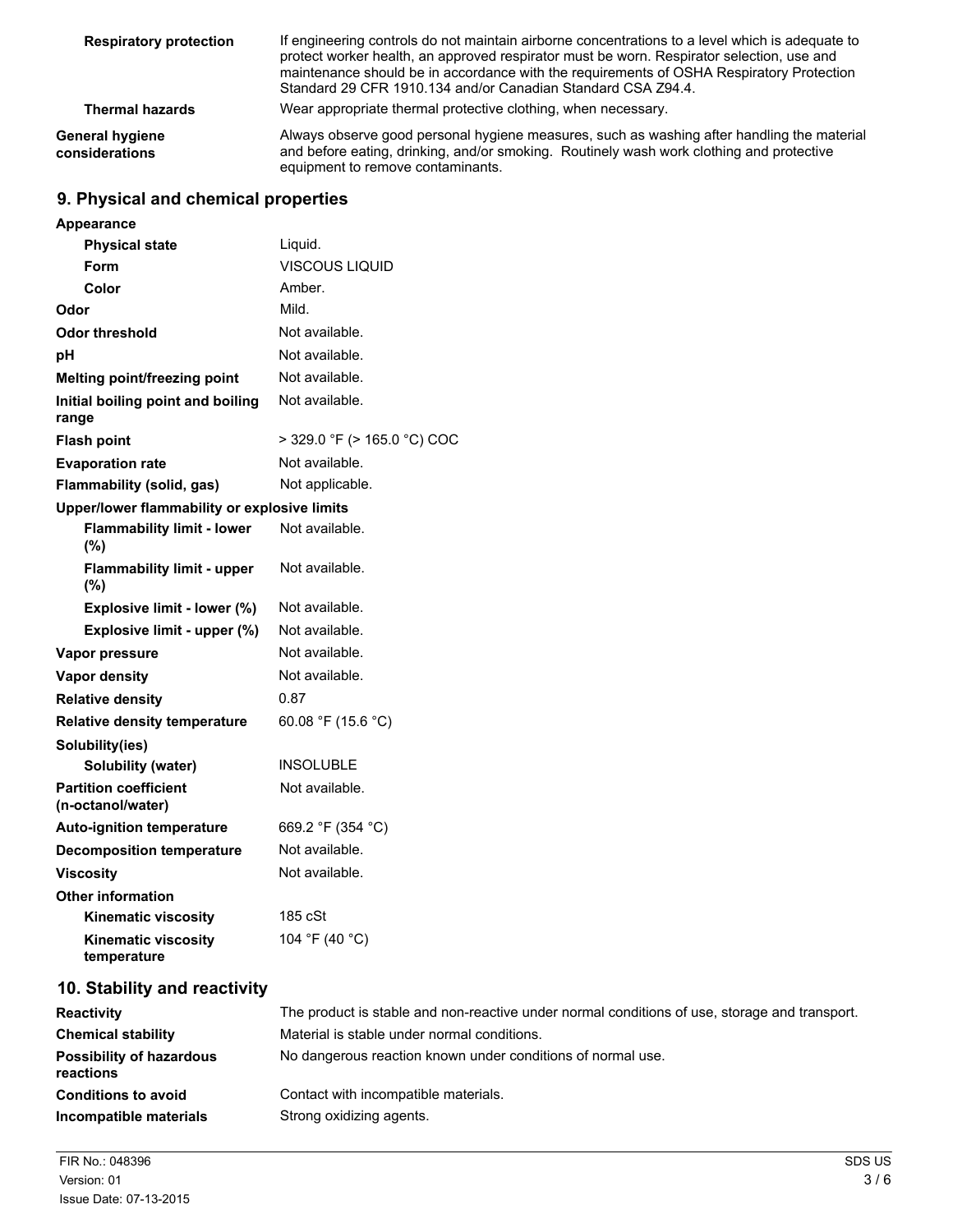# **11. Toxicological information**

| Information on likely routes of exposure                                           |                                                                                                                                                                                                                                               |
|------------------------------------------------------------------------------------|-----------------------------------------------------------------------------------------------------------------------------------------------------------------------------------------------------------------------------------------------|
| <b>Inhalation</b>                                                                  | May cause irritation to the respiratory system.                                                                                                                                                                                               |
| <b>Skin contact</b>                                                                | Frequent or prolonged contact may defat and dry the skin, leading to discomfort and dermatitis.                                                                                                                                               |
| Eye contact                                                                        | Direct contact with eyes may cause temporary irritation.                                                                                                                                                                                      |
| Ingestion                                                                          | Ingestion may cause gastrointestinal irritation, nausea, vomiting and diarrhea.                                                                                                                                                               |
| Symptoms related to the<br>physical, chemical and<br>toxicological characteristics | Direct contact with eyes may cause temporary irritation.                                                                                                                                                                                      |
| Information on toxicological effects                                               |                                                                                                                                                                                                                                               |
| <b>Acute toxicity</b>                                                              | Not available.                                                                                                                                                                                                                                |
| <b>Skin corrosion/irritation</b>                                                   | Prolonged skin contact may cause temporary irritation.                                                                                                                                                                                        |
| Serious eye damage/eye<br>irritation                                               | Direct contact with eyes may cause temporary irritation.                                                                                                                                                                                      |
| Respiratory or skin sensitization                                                  |                                                                                                                                                                                                                                               |
| <b>Respiratory sensitization</b>                                                   | Not a respiratory sensitizer.                                                                                                                                                                                                                 |
| <b>Skin sensitization</b>                                                          | This product is not expected to cause skin sensitization.                                                                                                                                                                                     |
| <b>Germ cell mutagenicity</b>                                                      | No data available to indicate product or any components present at greater than 0.1% are<br>mutagenic or genotoxic.                                                                                                                           |
| Carcinogenicity                                                                    | This product is not considered to be a carcinogen by IARC, ACGIH, NTP, or OSHA. Base oil<br>severely refined: Not carcinogenic in animal studies. Representative material passes IP-346,<br>Modified Ames test, and/or other screening tests. |
| Not listed.                                                                        | OSHA Specifically Regulated Substances (29 CFR 1910.1001-1050)                                                                                                                                                                                |
| <b>Reproductive toxicity</b>                                                       | This product is not expected to cause reproductive or developmental effects.                                                                                                                                                                  |
| Specific target organ toxicity -<br>single exposure                                | Not classified.                                                                                                                                                                                                                               |
| Specific target organ toxicity -<br>repeated exposure                              | Not classified.                                                                                                                                                                                                                               |
| <b>Aspiration hazard</b>                                                           | Not an aspiration hazard.                                                                                                                                                                                                                     |
| 12. Ecological information                                                         |                                                                                                                                                                                                                                               |
| <b>Ecotoxicity</b>                                                                 | The product is not classified as environmentally hazardous. However, this does not exclude the<br>possibility that large or frequent spills can have a harmful or damaging effect on the environment.                                         |
| Persistence and degradability<br><b>Bioaccumulative potential</b>                  | No data is available on the degradability of this product.                                                                                                                                                                                    |
| <b>Mobility in soil</b>                                                            | No data available.                                                                                                                                                                                                                            |
| Other adverse effects                                                              | No other adverse environmental effects (e.g. ozone depletion, photochemical ozone creation<br>potential, endocrine disruption, global warming potential) are expected from this component.                                                    |
| 13. Disposal considerations                                                        |                                                                                                                                                                                                                                               |
| <b>Disposal instructions</b>                                                       | Don't pollute. Conserve resources. Return used oil to collection centers. Collect and reclaim or<br>dispose in sealed containers at licensed waste disposal site.                                                                             |
| Local disposal regulations                                                         | Dispose in accordance with all applicable regulations.                                                                                                                                                                                        |
| Hazardous waste code                                                               | The waste code should be assigned in discussion between the user, the producer and the waste<br>disposal company.                                                                                                                             |
| Waste from residues / unused<br>products                                           | Dispose of in accordance with local regulations. Empty containers or liners may retain some<br>product residues. This material and its container must be disposed of in a safe manner (see:<br>Disposal instructions).                        |
| <b>Contaminated packaging</b>                                                      | Empty containers should be taken to an approved waste handling site for recycling or disposal.<br>Since emptied containers may retain product residue, follow label warnings even after container is<br>emptied.                              |
|                                                                                    |                                                                                                                                                                                                                                               |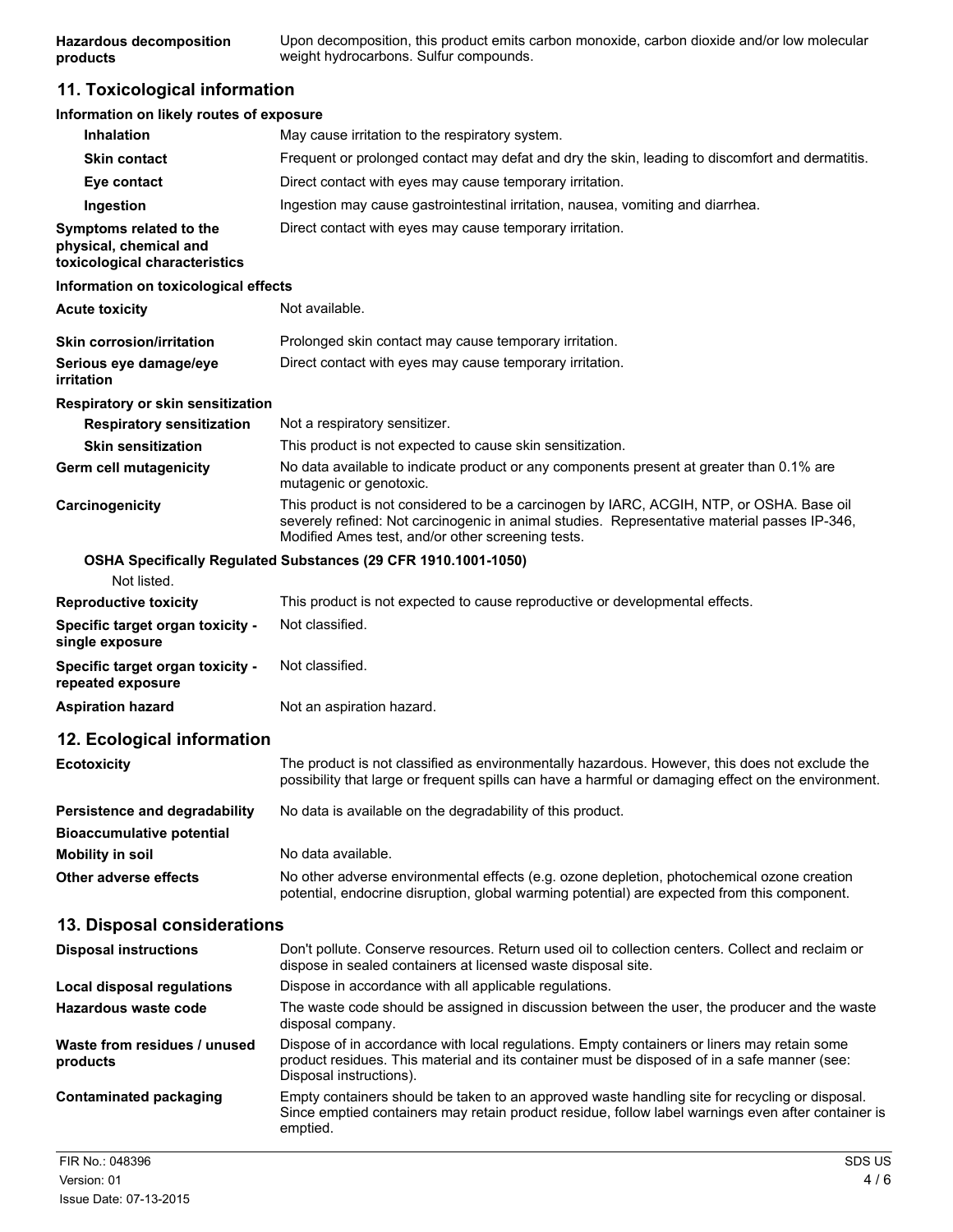# **14. Transport information**

# **DOT**

# **<Unspecified>**

Not regulated as dangerous goods.

#### **IATA**

#### **<Unspecified>**

Not regulated as dangerous goods.

#### **IMDG**

**<Unspecified>**

Not regulated as dangerous goods.

#### **Transport in bulk according to** Not established. **Annex II of MARPOL 73/78 and the IBC Code**

# **15. Regulatory information**

**US federal regulations** This product is not known to be a "Hazardous Chemical" as defined by the OSHA Hazard Communication Standard, 29 CFR 1910.1200.

# **TSCA Section 12(b) Export Notification (40 CFR 707, Subpt. D)**

Not regulated.

**CERCLA Hazardous Substance List (40 CFR 302.4)**

Not listed.

**SARA 304 Emergency release notification**

Not regulated.

# **OSHA Specifically Regulated Substances (29 CFR 1910.1001-1050)**

Not listed.

#### **Superfund Amendments and Reauthorization Act of 1986 (SARA)**

| <b>Hazard categories</b> | Immediate Hazard - No<br>Delayed Hazard - No<br>Fire Hazard - No<br>Pressure Hazard - No |
|--------------------------|------------------------------------------------------------------------------------------|
|                          | Reactivity Hazard - No                                                                   |

#### **SARA 302 Extremely hazardous substance**

Not listed.

#### **SARA 311/312 Hazardous chemical** No

# **SARA 313 (TRI reporting)**

Not regulated.

### **Other federal regulations**

### **Clean Air Act (CAA) Section 112 Hazardous Air Pollutants (HAPs) List**

Not regulated.

## **Clean Air Act (CAA) Section 112(r) Accidental Release Prevention (40 CFR 68.130)**

Not regulated.

**Safe Drinking Water Act (SDWA)** Not regulated.

### **US state regulations**

**US. California Controlled Substances. CA Department of Justice (California Health and Safety Code Section 11100)** Not listed.

### **US. Massachusetts RTK - Substance List**

Not regulated.

**US. New Jersey Worker and Community Right-to-Know Act**

Not listed.

**US. Pennsylvania Worker and Community Right-to-Know Law** Not listed.

# **US. Rhode Island RTK**

Not regulated.